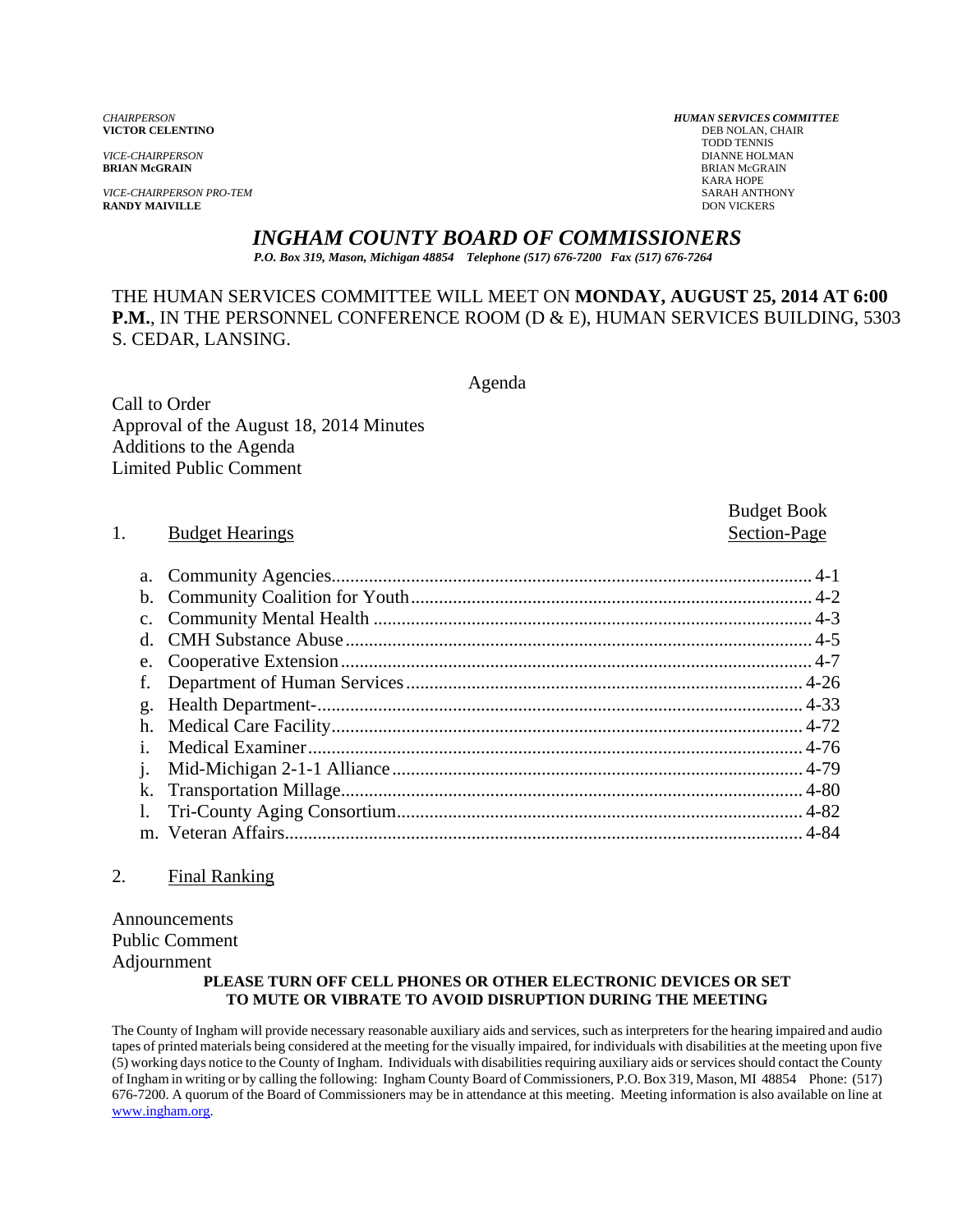#### HUMAN SERVICES COMMITTEE August 18, 2014 Draft - Minutes

| <b>Members Present:</b> | Todd Tennis, Dianne Holman, Brian McGrain, Kara Hope, Sarah Anthony, and<br>Don Vickers  |
|-------------------------|------------------------------------------------------------------------------------------|
| <b>Members Absent:</b>  | Deb Nolan                                                                                |
| <b>Others Present:</b>  | Jared Cypher, Linda Vail, Rick Terrill, Anne Scott, Tom Curtis, Ryan Buck,<br>and others |

The meeting was called to order by Vice Chairperson Tennis at 6:30 p.m. in the Personnel Conference Room "D & E" of the Human Services Building, 5303 S. Cedar Street, Lansing, Michigan.

#### Approval of the July 14, 2014 Minutes

MOVED BY COMM. MCGRAIN, SUPPORTED BY COMM. HOPE, TO APPROVE THE MINUTES OF THE JULY 14, 2014 MEETING AS PRESENTED.

Commissioner Hope requested that future minutes be reduced down to summaries rather than a backand-forth conversation.

Commissioner Vickers stated that Ms. Gibson's public comment could have been reduced down to a summary.

Commissioner Anthony stated that she wanted to make sure the minutes correctly reflected that she vote "yea" on Agenda Item No. 2.

Commissioner McGrain requested that staff not publish the contact information of those who participate in public comment in the minutes.

THE MOTION TO APPROVE THE MINUTES CARRIED UNANIMOUSLY. Absent: Commissioner Nolan.

#### Additions to the Agenda

None.

#### Substitution –

3. Facilities - Resolution Authorizing an Amendment to Resolution #14-088 with Hobbs & Black to Provide Architectural and Engineering Services for the Ingham County Community Health Center (ICCHC) Renovation Project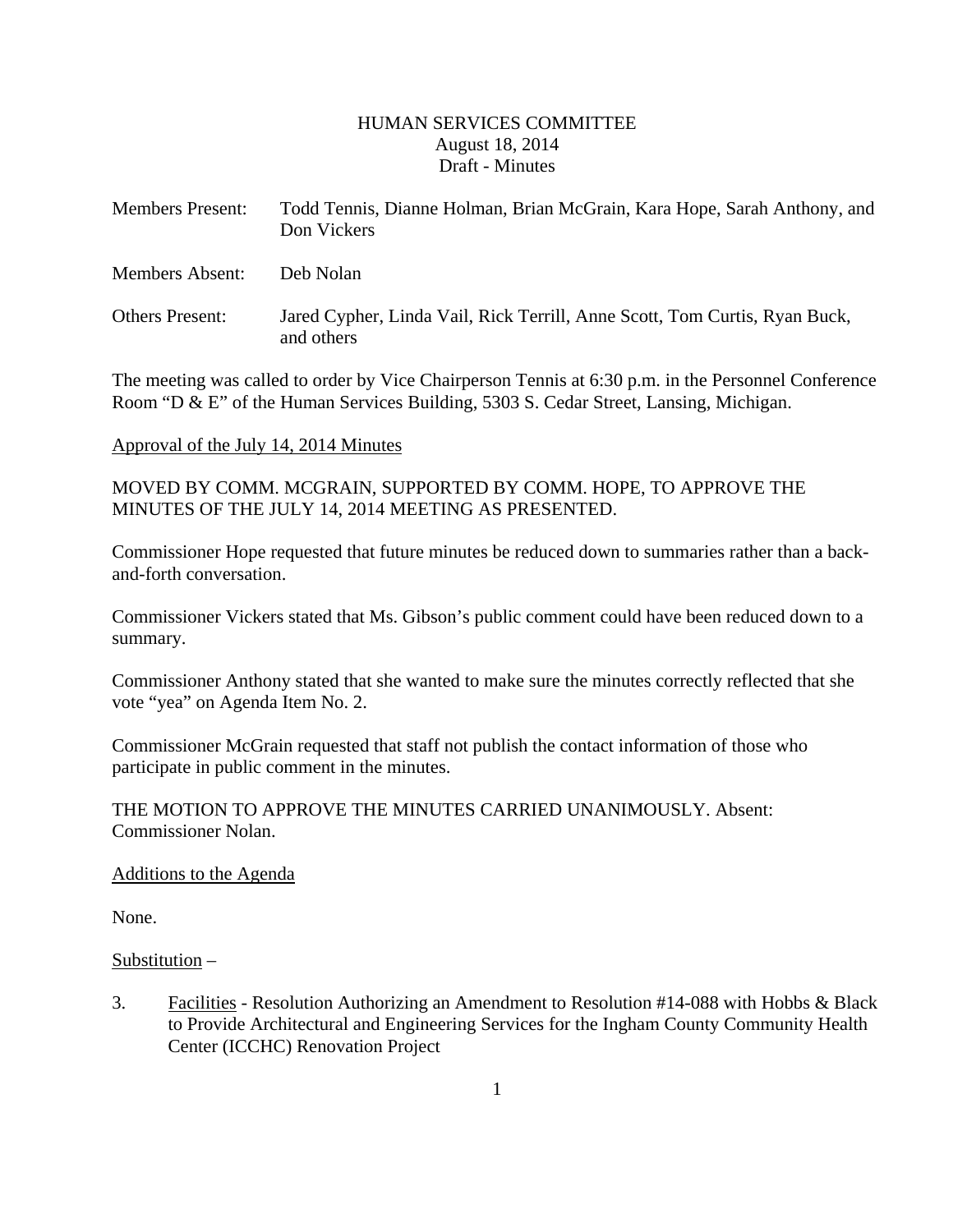Late –

8. Human Services Committee - Resolution Recognizing Tri-County Office on Aging on the Event of Their Fortieth Anniversary

#### Limited Public Comment

None.

## MOVED BY COMM. VICKERS, SUPPORTED BY COMM. HOPE, TO APPROVE A CONSENT AGENDA FOR THE FOLLOWING ACTION ITEMS:

4. Health Department

- a. Resolution to Authorize an Amendment to Resolution #14-270 and Establish Two Community Health Worker Positions
- b. Resolution to Amend Agreement with the School-Community Health Alliance of Michigan
- c. Resolution to Accept Child and Adolescent Health Center Program Funding from the Michigan Department of Community Health through the Michigan Primary Care Association and Amend the Agreement with the School-Community Health Alliance of Michigan
- f. Resolution to Enter an Agreement with Cross County Staffing, Inc. for Per Diem Professional Staffing for Medication Passing Services at the Ingham County Jail
- h. Resolution to Authorize an Agreement with Health Stream, Inc. for an Online Learning Management System
- k. Resolution Honoring Kelly Cline
- 5. Controller's Office
	- a. Resolution Authorizing the Fourth Amendment to the Agreement with the Capital Area Transportation Authority dated January 1, 2011 through December 31, 2015
- 6. Board of Commissioners
	- a. Resolution Recognizing September, 2014 as Childhood Cancer Awareness Month in Ingham County
	- b. Resolution Congratulating the Community Mental Health Authority of Clinton, Eaton and Ingham Counties on the Event of Their 50<sup>th</sup> Anniversary
- 8. Human Services Committee Resolution Recognizing Tri-County Office on Aging on the Event of Their Fortieth Anniversary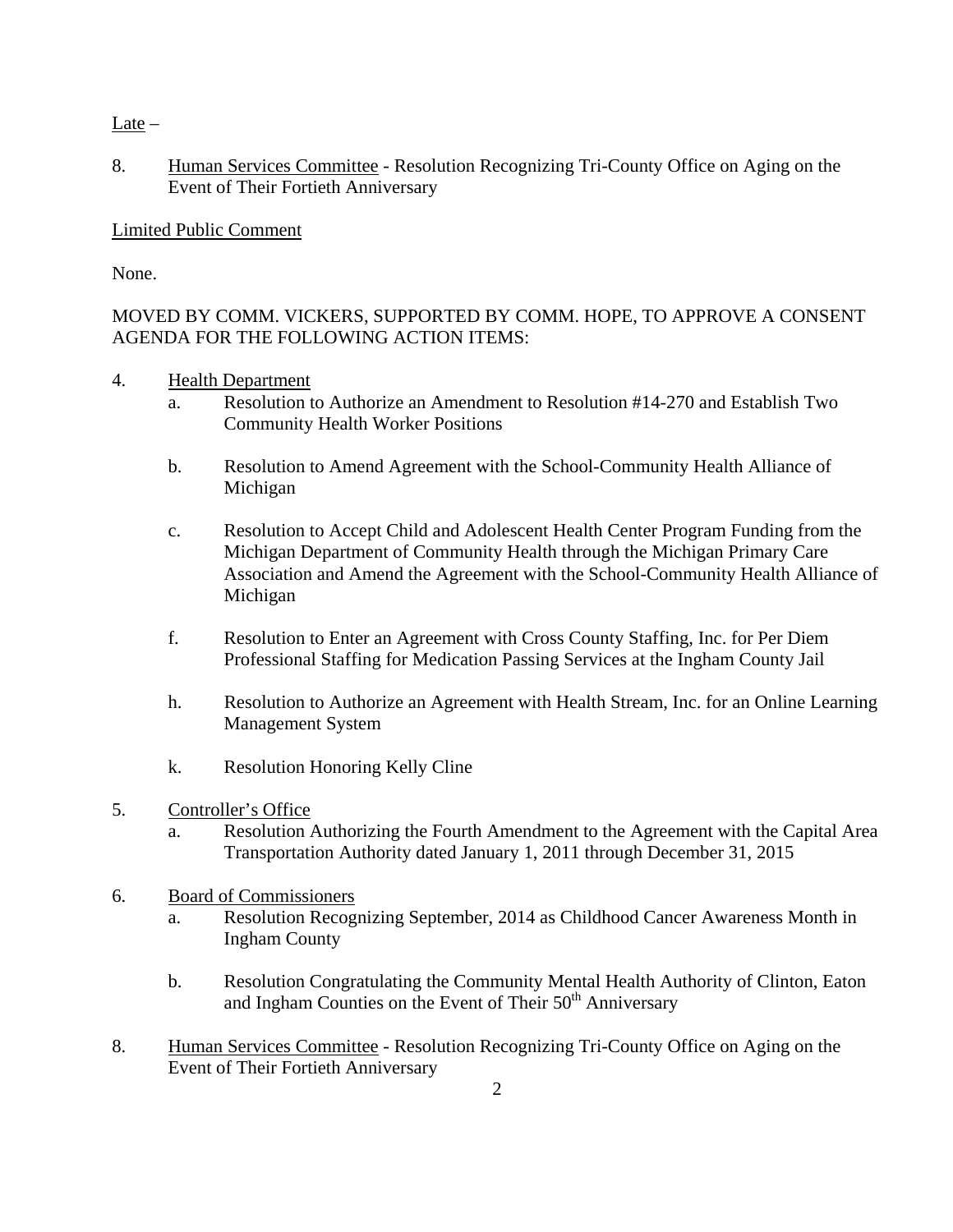#### THE MOTION CARRIED UNANIMOUSLY. Absent: Commissioner Nolan.

#### THE MOTION TO APPROVE THE ITEMS ON THE CONSENT AGENDA CARRIED UNANIMOUSLY. Absent: Commissioner Nolan.

1. Community Health Center Board Update - Tom Curtis, Chairperson Community Health Center Board

Tom Curtis, Community Health Center Board Chairperson, provided an update on what was being discussed at the Community Health Center Board. He further stated that there had been concentrated effort to update their bylaws and to create an annual work plan designed to use their time more effectively. Mr. Curtis stated that a membership committee had been formed.

Mr. Curtis stated that there they had a new website, which could be found at http://chc.ingham.org/.

Mr. Curtis stated that Health Resources and Services Administration, or HRSA, had a site visit scheduled at the end of August.

Commissioner McGrain asked whether the commissioners would be able to meet with the HRSA visitors during their site visit.

Mr. Curtis stated that he would have to review the agenda and Barb Mastin, Deputy Health Officer, could provide more information.

There was a discussion on who would attend the site visit.

Commissioner Anthony thanked the Community Health Center Board for creating a membership committee.

2. Discussion Item - Health Department Audit

Jill Rhode, Financial Services Department Director, stated that the Health Department year-end was September 30. She further stated that using this date made it easier for grant applications and it lined up with the State's fiscal year end. She further stated that the condition of the books at this point looked much better than in the past.

Ms. Rhode stated that the only single audit comment was on the sliding scale for fees based on the federal guidelines. She further stated that there was a lack of documentation.

Ms. Rhode stated that there was an audit presentation scheduled for this week's Finance Committee meeting.

Vice Chairperson Tennis stated that Chairperson Nolan asked why fresh eyes were needed with the audit.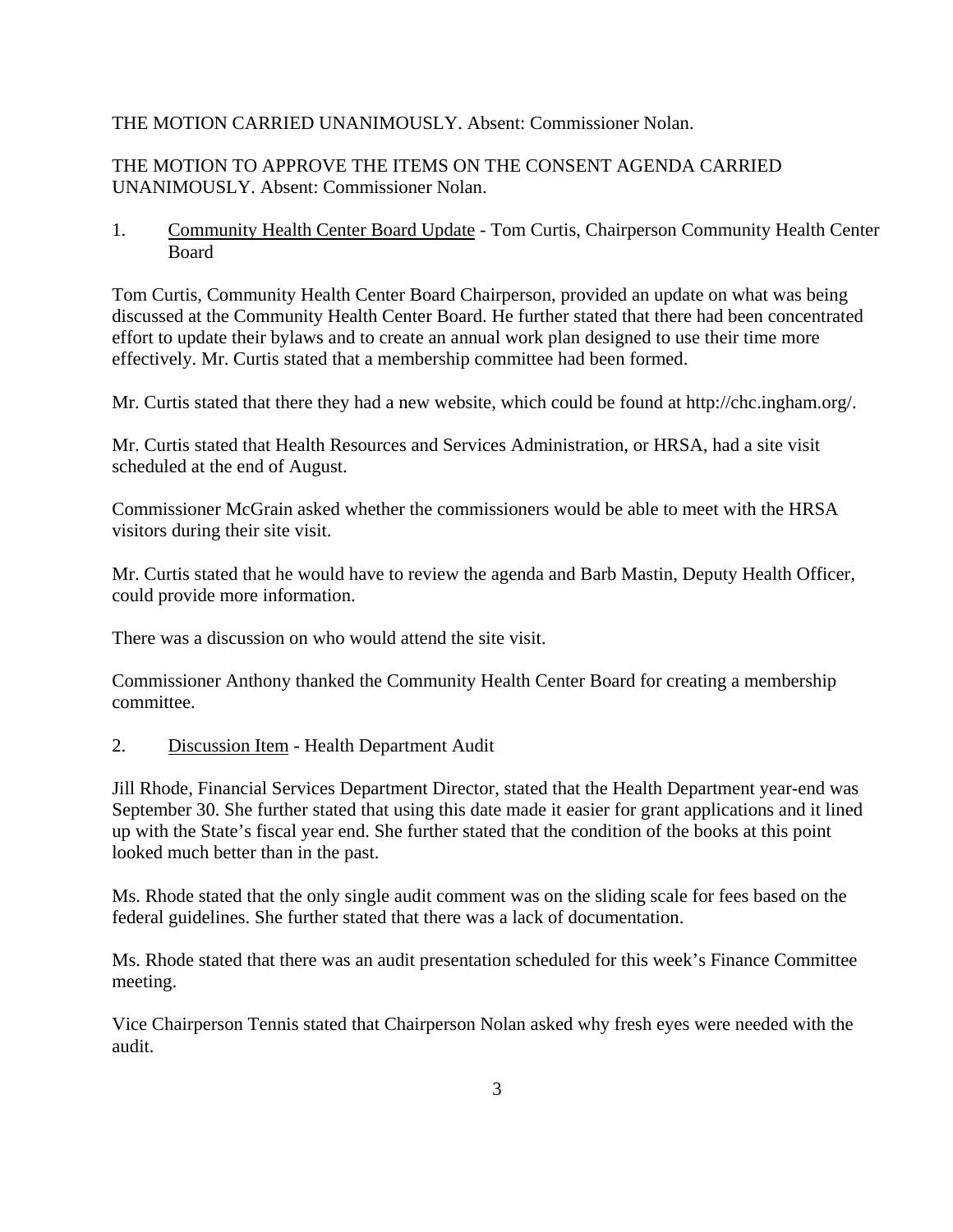Ms. Rhode responded that Plante Moran charged a good price, were well-known in this field, and were the largest governmental auditor in the country by number of audits rendered.

Commissioner McGrain stated that each auditor had a different philosophy and focus.

There was a discussion on the reasons to change auditors periodically and past changes.

3. Facilities - Resolution Authorizing an Amendment to Resolution #14-088 with Hobbs & Black to Provide Architectural and Engineering Services for the Ingham County Community Health Center (ICCHC) Renovation Project

COMM. VICKERS MOVED, SUPPORTED BY COMM. ANTHONY, TO APPROVE THE SUBSTITUTE RESOLUTION AUTHORIZING AN AMENDMENT TO RESOLUTION #14-088 WITH HOBBS & BLACK TO PROVIDE ARCHITECTURAL AND ENGINEERING SERVICES FOR THE INGHAM COUNTY COMMUNITY HEALTH CENTER (ICCHC) RENOVATION PROJECT.

Rick Terrill, Facilities Department Director, stated that he had updated numbers for construction costs, which were based on clerical error.

COMM. VICKERS MOVED, SUPPORTED BY COMM. HOPE, TO AMEND HIS ORIGINAL MOTION AS FOLLOWS:

WHEREAS, after completion of the preliminary design the estimated construction cost of \$900,000.00 has increased to \$1,366,600.33 **\$1,664,100.33 \$1,718,509.36**; and

WHEREAS, based on the estimated increase in construction cost, the approved architectural and engineering cost of \$58,380.00 **\$55,830.00** has increased by \$14,236.92 **\$32,691.84**, bringing the cost to a not to exceed total of \$72,616.92 **\$91,071.84 \$88,521.84**; and

WHEREAS, funds for the increased cost remain available in the approved CIP line item 511-60000- 975000.

THEREFORE BE IT RESOLVED, that the Board of Commissioners hereby authorizes amending the contract with Hobbs and Black, 117 East Allegan Street, Lansing, Michigan 48933 to provide additional architectural and engineering services for the Ingham County Community Health Center renovation project for a total cost not to exceed \$72,616.92 **\$91,071.84 \$88,521.84**.

THE MOTION TO AMEND THE SUBSTITUTE RESOLUTION CARRIED UNANIMOUSLY. Absent: Commissioner Nolan.

Vice Chairperson Tennis asked why the numbers changed.

Mr. Terrill stated that that the change occurred due to feedback from the Committee, Linda Vail, Health Officer, Ms. Mastin, and the Advisory Board. He further stated that he requested a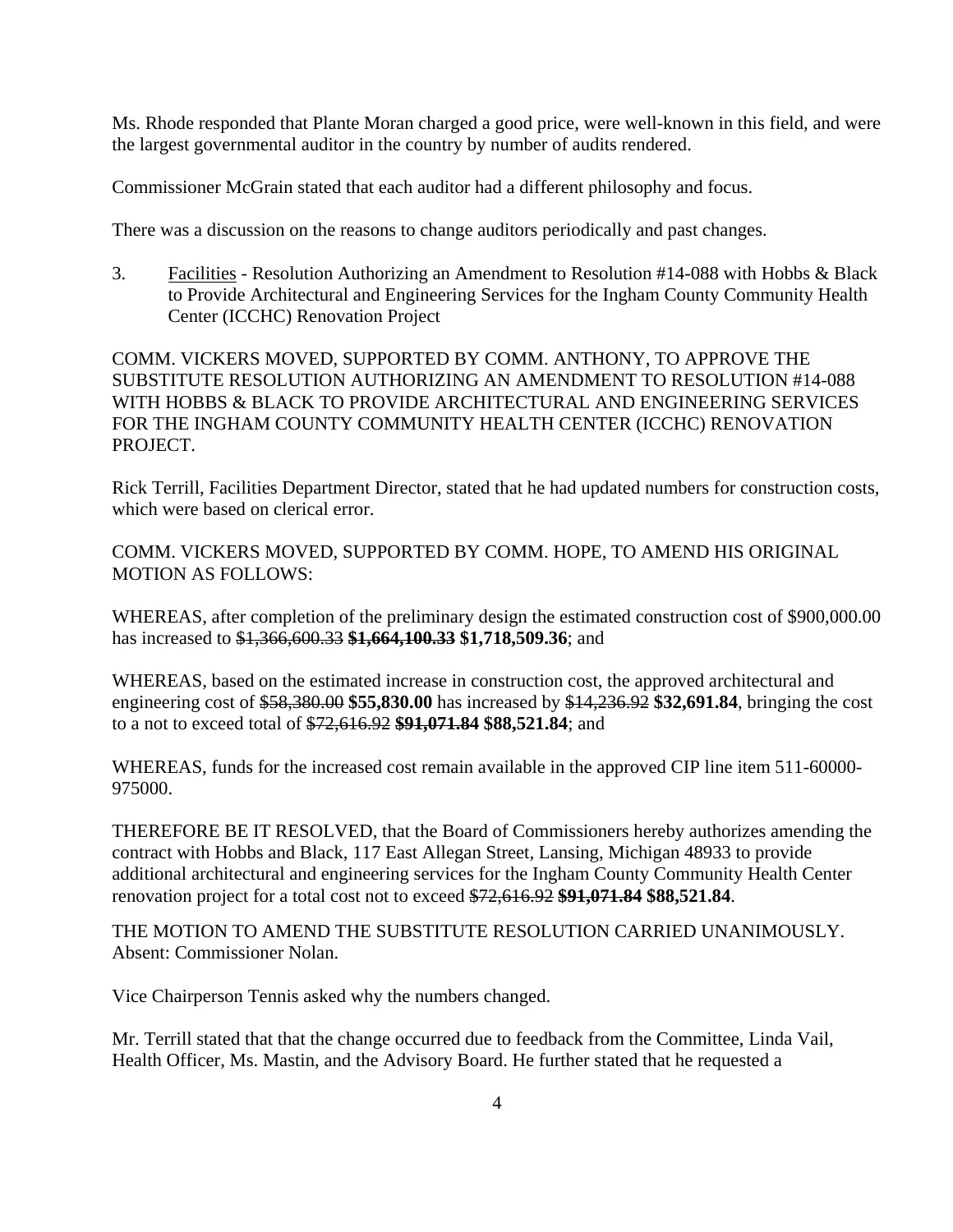probable cost opinion from Hobbs and Black. Mr. Terrill stated that he believed that these enhancements were needed.

Vice Chairperson Tennis asked whether the prevailing wage policy would apply.

Mr. Terrill stated that the policy would apply.

Commissioner Vickers stated that he liked the exterior more than in the past.

There was a discussion on the cost of the proposed trellis.

Mr. Terrill provided an overview of the evolution of the cost structure. He further stated that he was confident that the final cost would be at or below the amount stated in their projections.

Discussion.

THE MOTION, AS AMENDED, CARRIED UNANIMOUSLY. Absent: Commissioner Nolan.

- 4. Health Department
	- d. Resolution to Accept \$50,000 in Carry Over Funds from the Health Resources and Services Administration for the Ryan White Title IV Women, Infants, Children, Youth and Affected Family Members Aids Healthcare Grant
	- e. Resolution to Accept Funding from the U.S. Department of Health Resources and Services Administration for the Ryan White Title IV Women, Infants, Children, Youth and Affected Family Members Aids Healthcare Grant

COMM. MCGRAIN MOVED, SUPPORTED BY COMM. HOPE, TO APPROVE THE RESOLUTION TO ACCEPT \$50,000 IN CARRY OVER FUNDS FROM THE HEALTH RESOURCES AND SERVICES ADMINISTRATION FOR THE RYAN WHITE TITLE IV WOMEN, INFANTS, CHILDREN, YOUTH AND AFFECTED FAMILY MEMBERS AIDS HEALTHCARE GRANT AND THE RESOLUTION TO ACCEPT FUNDING FROM THE U.S. DEPARTMENT OF HEALTH RESOURCES AND SERVICES ADMINISTRATION FOR THE RYAN WHITE TITLE IV WOMEN, INFANTS, CHILDREN, YOUTH AND AFFECTED FAMILY MEMBERS AIDS HEALTHCARE GRANT.

Commissioner McGrain asked for information regarding the funding source for these resolutions.

Anne Scott, Community Grants Coordinator, provided a financial overview on the resolutions. She further stated that they had not spent all the funds in the last fiscal year. Ms. Scott stated that the focus was HIV+ patients who had high dental needs. She further stated that the new award was designed to wrap up the high needs individuals who were still in the system.

Discussion.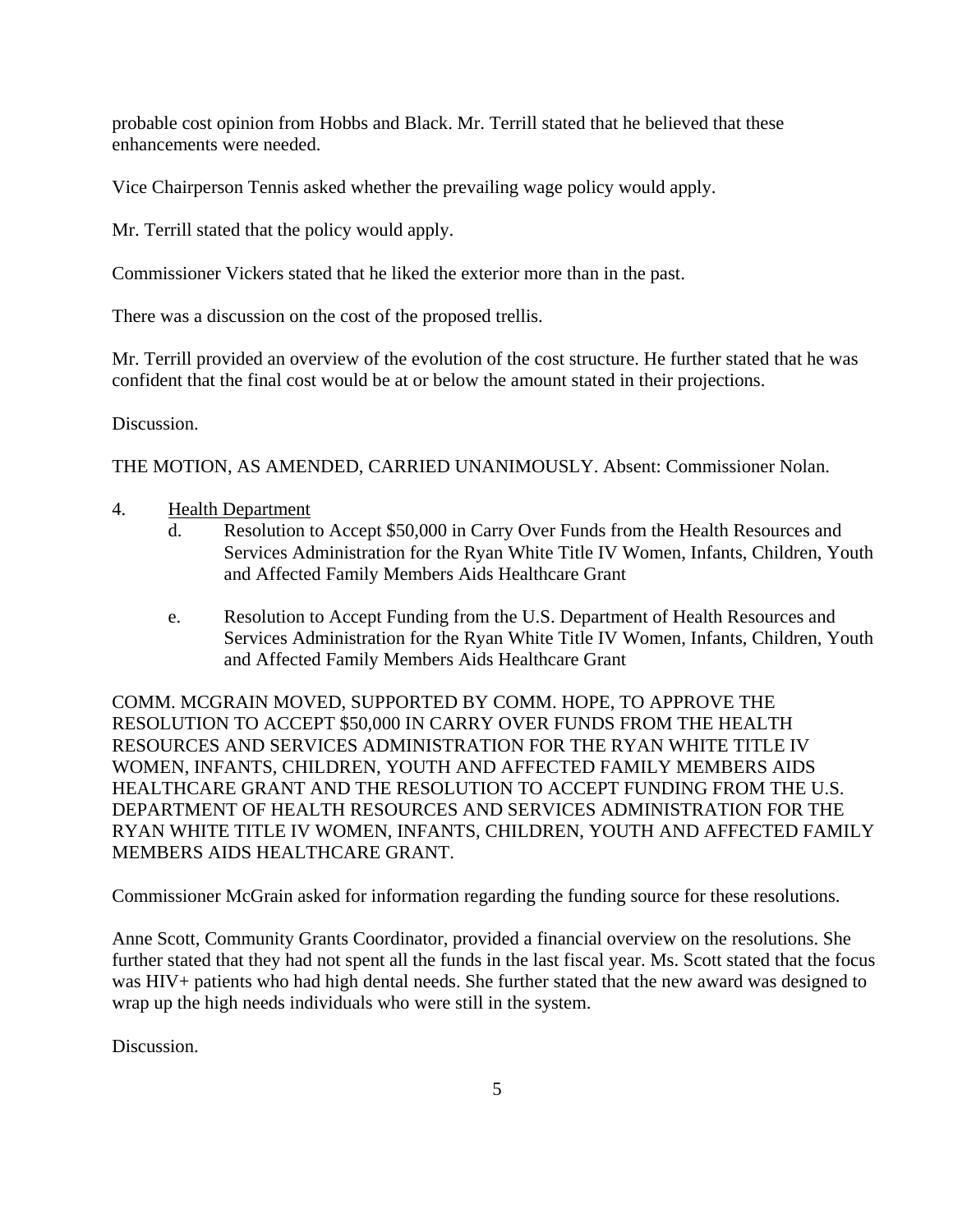Linda Vail, Health Officer, stated that there was HIV patient-related money that came from the State that was designed for care coordination.

THE MOTION CARRIED UNANIMOUSLY. Absent: Commissioner Nolan.

## g. Resolution to Enter into an Agreement with Erika Oliver, MPA

## COMM. ANTHONY MOVED, SUPPORTED BY COMM. HOPE, TO APPROVE THE RESOLUTION TO ENTER INTO AN AGREEMENT WITH ERIKA OLIVER, MPA.

Commissioner Anthony asked for background on this resolution.

Ms. Vail stated that they were trying to foster leadership skills among the Health Department staff. She further stated that she, like many others, was new and she wanted to get to know everyone and build morale.

Ms. Vail provided an overview of Ms. Oliver's speaking itinerary.

Vice Chairperson Tennis asked what book the employees would be receiving.

Ms. Vail stated that the book was "Happy Crap."

Discussion.

Commissioner Vickers stated that this resolution seemed reasonable.

THE MOTION CARRIED UNANIMOUSLY. Absent: Commissioner Nolan.

i. Resolution to Authorize a 2014-2015 AmeriCorps Grant

## COMM. MCGRAIN MOVED, SUPPORTED BY COMM. HOPE, TO APPROVE THE RESOLUTION TO AUTHORIZE A 2014-2015 AMERICORPS GRANT.

Commissioner Anthony asked for information about the sites that were chosen. She further asked for information about the scholarship matching policy where the sites would not be required to provide the matching funds and whether it would exist this year.

Ms. Vail stated that she would have to get back to the Committee on these questions.

Discussion.

Commissioner McGrain stated that he would be interested in seeing what funds the sites were matching with.

THE MOTION CARRIED UNANIMOUSLY. Absent: Commissioner Nolan.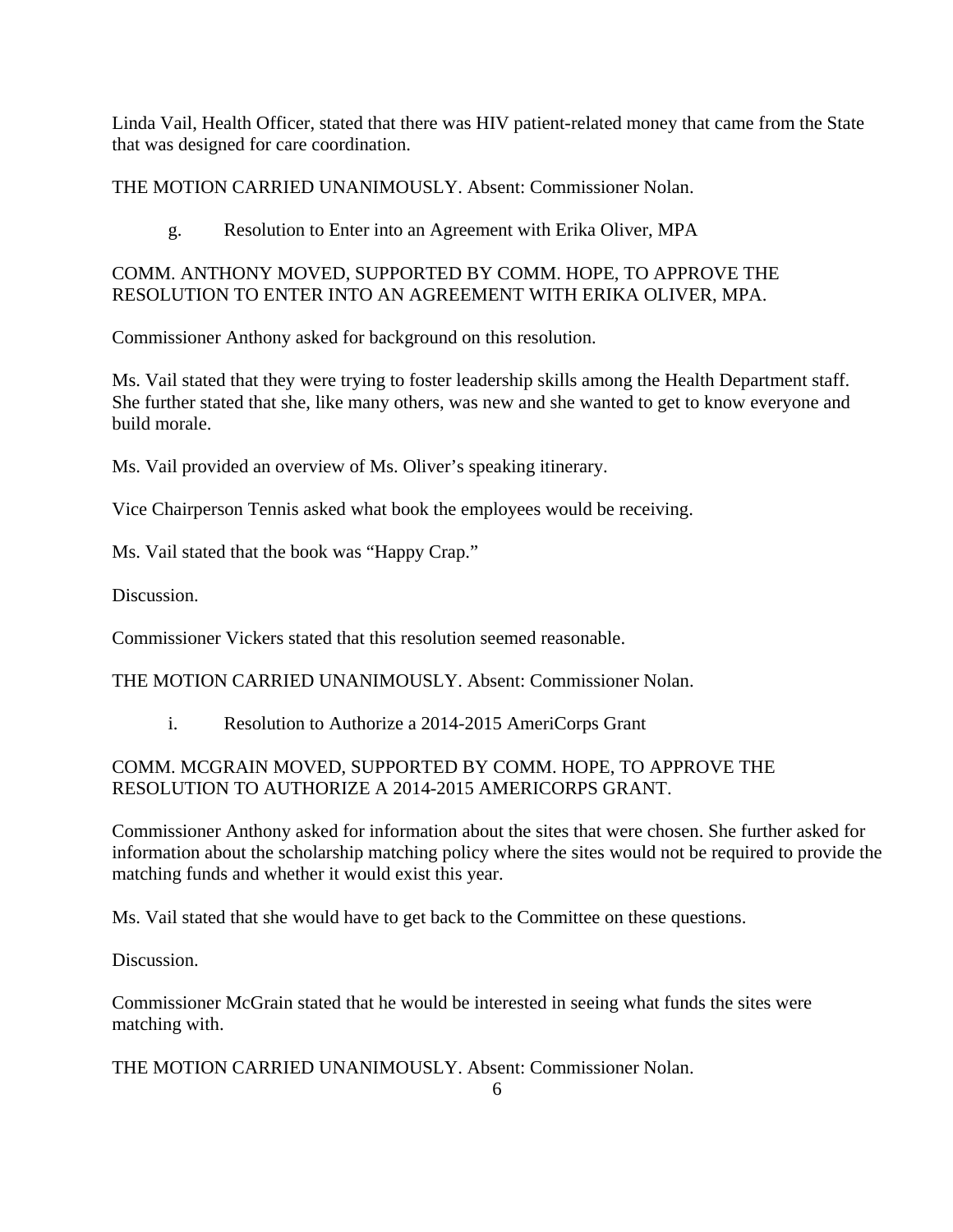j. Resolution to Authorize Subcontract to GAMALIEL of Michigan with Funds from the National Association of County and City Health Officials (NACCHO)

## COMM. ANTHONY MOVED, SUPPORTED BY COMM. HOPE, TO APPROVE THE RESOLUTION TO AUTHORIZE SUBCONTRACT TO GAMALIEL OF MICHIGAN WITH FUNDS FROM THE NATIONAL ASSOCIATION OF COUNTY AND CITY HEALTH OFFICIALS (NACCHO).

Ms. Vail stated that the focus was health equity and social justice. She further provided an overview of GAMALIEL and the efforts to bring Ingham County and other counties together.

Ms. Vail stated that the big question was how to partner together to move something forward. She further stated that the ultimate focus was "Health In All" policies. Ms. Vail provided an overview of the "Health in All" policy initiative, which originated in the European Union. She further stated that the Health Department did not facilitate this policy. Ms. Vail stated that it would involve all policymaking bodies.

Vice Chairperson Tennis stated that this concept had been utilized on the issue of failing schools.

Commissioner Anthony stated that she was excited about this concept. She further stated this could occur into other policy-making bodies like city councils and school boards.

Ms. Vail stated that the Michigan Department of Community Health Director had been in contact with her regarding the Health In All policy initiative.

Discussion.

Commissioner McGrain stated that regional planning would be involved as well.

THE MOTION CARRIED UNANIMOUSLY. ABSENT: Commissioner Nolan.

- 5. Controller's Office
	- b. Resolution Approving Tri-County Office on Aging's Annual Implementation Plan for Fiscal Year 2015

COMM. HOPE MOVED, SUPPORTED BY COMM. ANTHONY, TO APPROVE THE RESOLUTION APPROVING TRI-COUNTY OFFICE ON AGING'S ANNUAL IMPLEMENTATION PLAN FOR FISCAL YEAR 2015.

Commissioner McGrain asked for a summary from the Controller's Office.

Jared Cypher, Deputy Controller, stated that it was a work plan for what they intended to do in 2015. He further stated that he could provide a summary to the Committee.

THE MOTION CARRIED UNANIMOUSLY. ABSENT: Commissioner Nolan.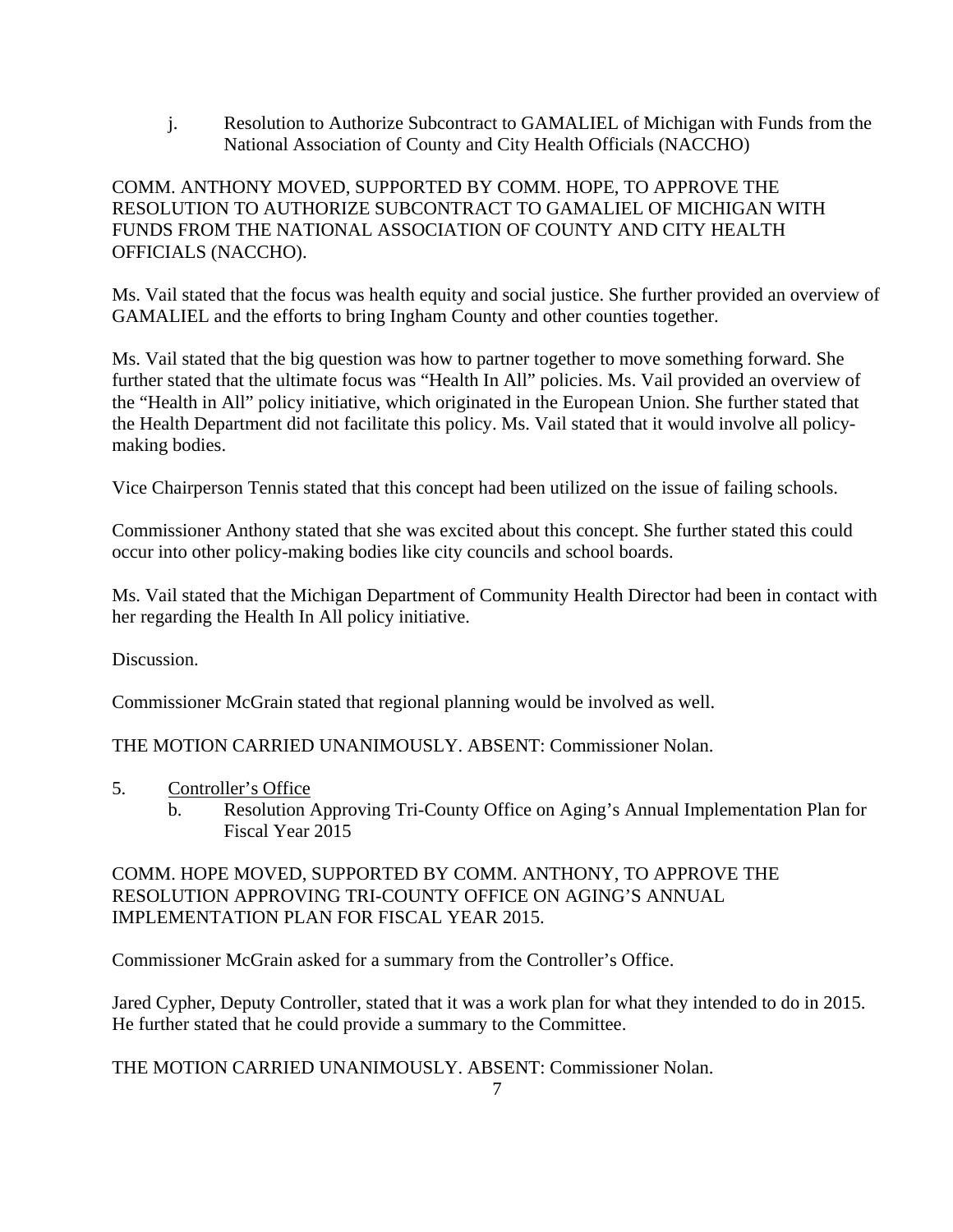#### Announcements

Commissioner Vickers stated that he met with Edith Gibson regarding the issue she raised at the last Committee meeting. He further stated that he would provide an update at the next Committee meeting.

Mr. Cypher stated that he was continuing to work on this issue.

#### Public Comment

Missy Challiss, Public Health Nurses Union President, thanked Commissioner Vickers for his efforts with Ms. Gibson.

Ms. Challiss stated that the Back to School Fair was being held all this week from 8 a.m. to 12 p.m.

The meeting was adjourned at approximately 7:32 p.m.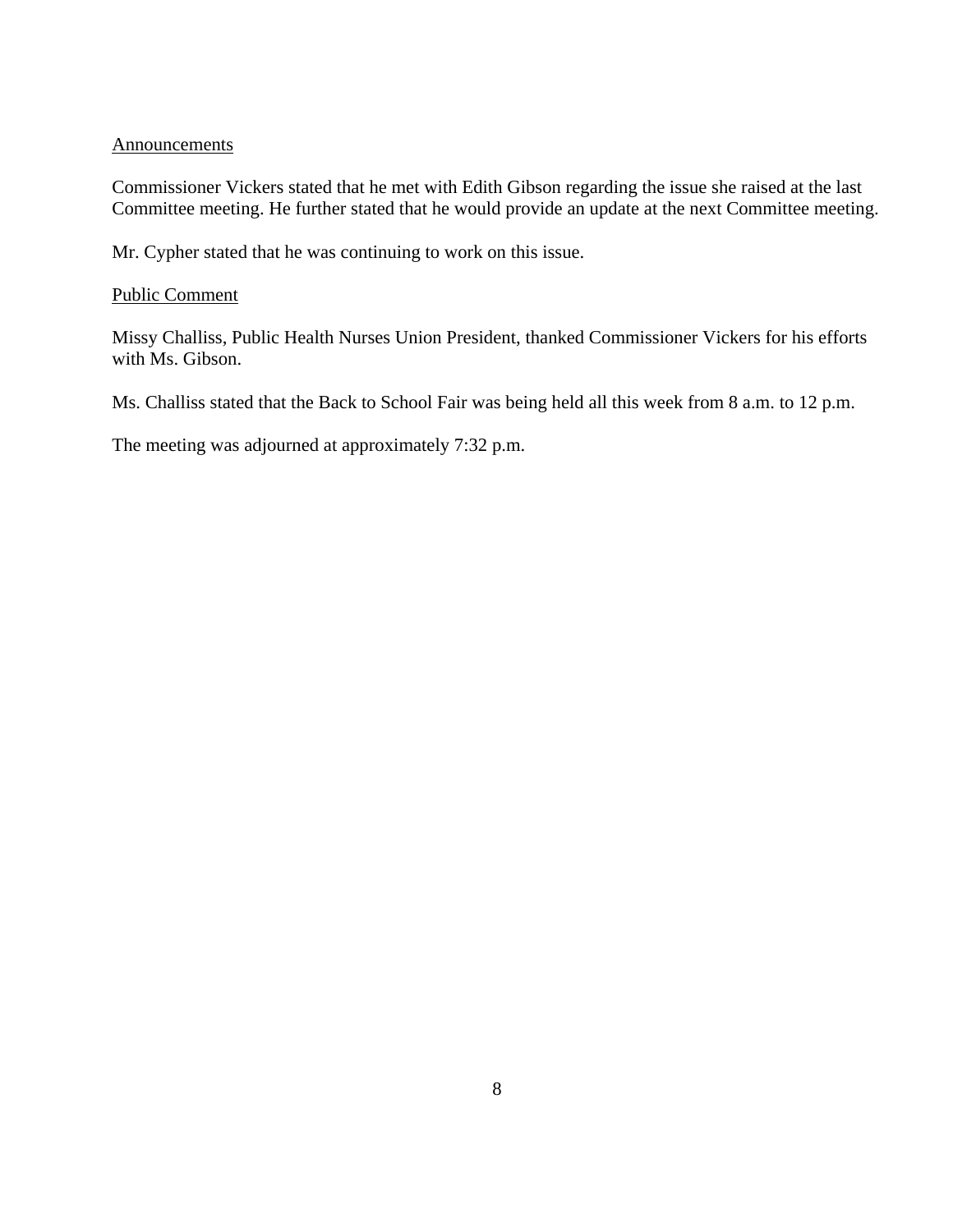# Community Mental Health Authority of Clinton, Eaton, and Ingham Counties **Closing the Funding Gap related to Psychiatric Inpatient Care for Ingham County Jail Inmates**

August 2014

**Summary of proposal:** As a result of the dramatic reduction (over 67%) in the State General Fund payments to the Community Mental Health Authority of Clinton, Eaton, and Ingham Counties, the ability of this CMH to continue to pay for psychiatric inpatient care for jail inmates has been seriously eroded. Needed is a plan to close this funding gap.

**Deep General Fund cut to CMH:** The State of Michigan dramatically reduced State General Fund payments to the Community Mental Health Authority of Clinton, Eaton, and Ingham Counties and to the entire Community Mental Health system for the second half of the current fiscal year (April, 2014 – September, 2014) and for fiscal year 2015. The cut eliminated 67% of the State General Fund dollars to the CMH system.

One assumption that laid the groundwork for this reduction in funding to the mental health system was that expanded Medicaid, i.e., the Healthy Michigan Plan, would make up for these funding cuts through Healthy Michigan Plan enrollments and the Medicaid/Healthy Michigan funds that would be received by CMH system. While it is true that there will be additional funding tied to the expansion of Medicaid, that fund source will not pay for certain critical services, jail based services, including psychiatric inpatient care, being among these excluded services.

**Longstanding partnership of CMH with the Ingham County Sheriff's Office and the Ingham County Jail:** Historically, CMH has provided significant mental health support at all three county jails, i.e., the Correctional Assessment and Treatment Services (CATS) program at the Ingham county jail (and similar facility based services in Eaton and Clinton county jails) have been in operation for more than twenty years. These programs provide assessment, treatment, and risk reductions services to inmates in the respective jails as well as training and consultation to correctional staff. These services are supported completely through use of General Fund dollars which have been significantly reduced as noted. CMHA-CEI has a strong commitment to supporting these services in order to maintain individuals with serious and persistent mental illnesses in treatment, to help the jails in managing risks, and to mitigate mental health concerns for post-incarceration.

**GF funding gap's impact on CMH's ability to pay for psychiatric inpatient care for jail inmates:** In addition to the jail-based CMH has also paid all psychiatric inpatient claims on individuals admitted directly from the jail to the psychiatric inpatient facilities with which we contract. These claims average **\$144,000 per year**. Given that these claims are paid with State General Fund dollars and given the dramatic cut in this CMH's State General Fund revenues, **CMH is without the funds to continue to pay these psychiatric inpatient costs** and others previously funded by State General Fund dollars.

We have notified Sheriff Wriggelsworth of this issue and have indicated our willingness to work collaboratively with his office, the County Controller, and the County Commissioners to close this budget gap.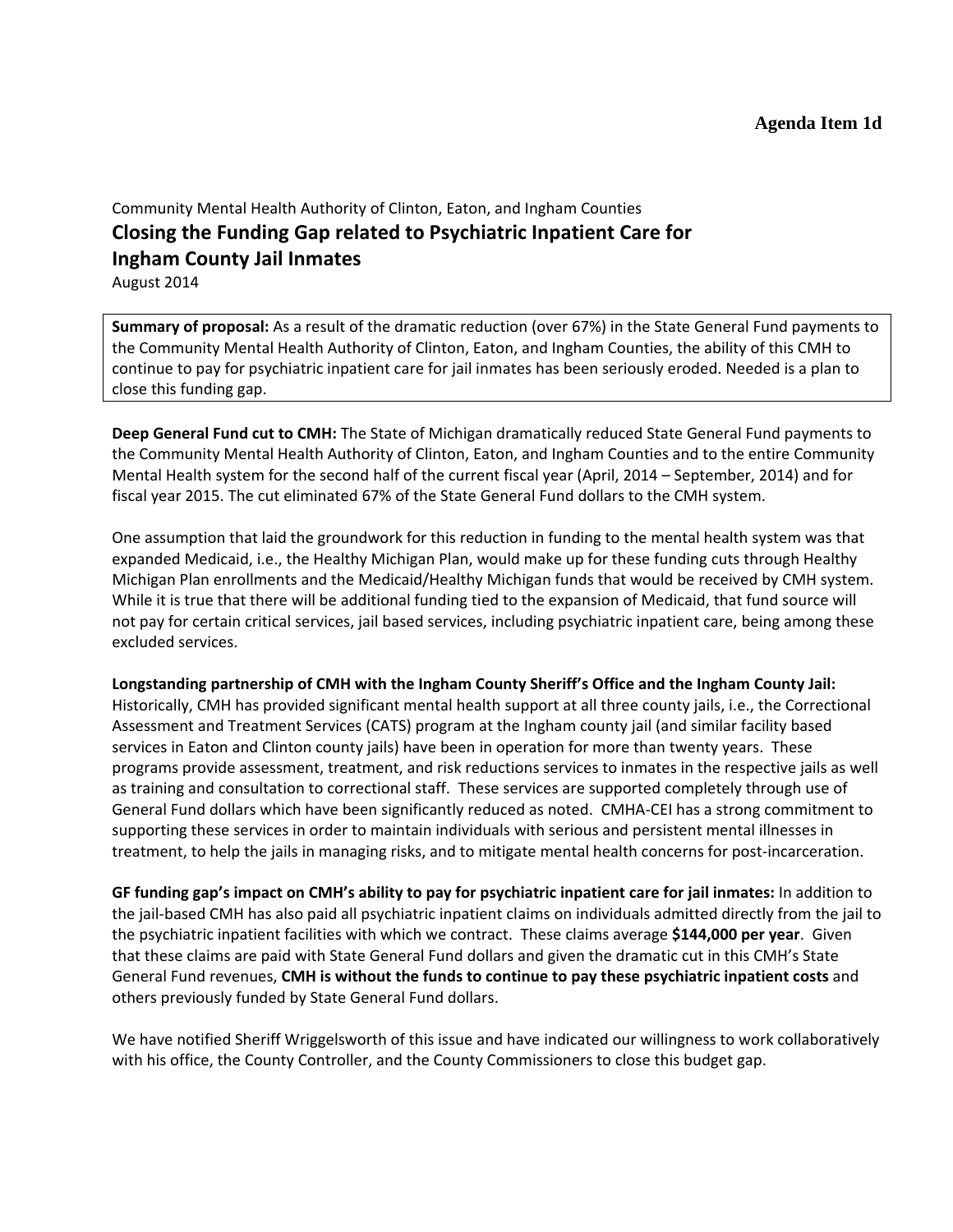**Proposal**: That CMH work with the Controller's Office and the Ingham County Sheriff's Office to explore several options for addressing this issue, resulting in a recommendation to the County Commissioners. The options to be considered include:

1. Ingham County provide funding to CMH to cover the costs of psychiatric inpatient care for the inmates of the Ingham County Jail

2. Ingham County pay the psychiatric inpatient claims for Ingham County jail inmates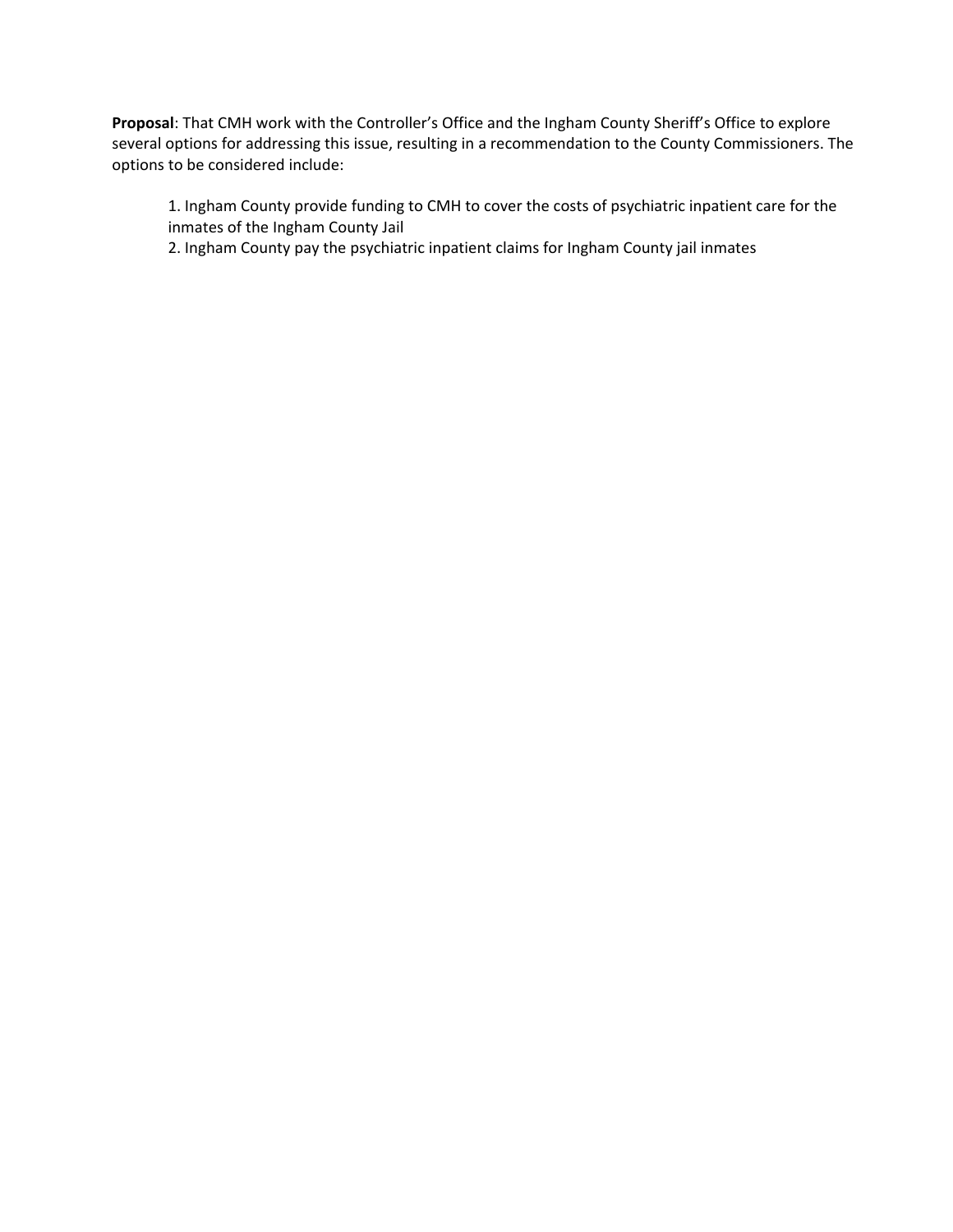**Timothy J. Dolehanty, ICMA-CM, AICP Controller\Administrator Email: tdolehanty@ingham.org** 

**Teri Morton, Budget Director Phone: (517) 676-7218 FAX: (517) 676-7337 Email: tmorton@ingham.org**



 **John L. Neilsen, Chief Deputy Controller Phone: (517) 676-7209 Email: jneilsen@ingham.org** 

> **Jared Cypher, Deputy Controller Phone: (517) 676-7229 Email: jcypher@ingham.org**

## **OFFICE OF THE INGHAM COUNTY CONTROLLER**

**County Courthouse, P. O. Box 319, Mason, MI 48854 Phone: (517) 676-7206 FAX: (517) 676-7306** 

## **MEMORANDUM**

| TO:          | Human Services Committee and Finance Committee                |
|--------------|---------------------------------------------------------------|
| <b>FROM:</b> | Timothy J. Dolehanty, ICMA-CM, AICP, Controller/Administrator |
| <b>DATE:</b> | August 19, 2014<br>7                                          |
|              | <b>SUBJECT:</b> Community Mental Health Budget Request        |

The State of Michigan dramatically reduced State General Fund payments to the Community Mental Health Authority (CMH) of Clinton, Eaton, and Ingham Counties and to the entire Community Mental Health system for the second half of the current fiscal year (April, 2014 to September, 2014) and for fiscal year 2015. The reduction eliminated 67% of the State General Fund dollars to the CMH system.

For more than 20 years CMH has provided significant mental health support through the Correctional Assessment and Treatment Services (CATS) program at the Ingham county jail. This program provides assessment, treatment, and risk reductions services to inmates as well as training and consultation to correctional staff. CMH has also paid all psychiatric inpatient claims on individuals admitted directly from the jail to the psychiatric inpatient facilities. These services were supported completely through use of now reduced State General Fund dollars.

Given this dramatic reduction in State funding, CMH lacks necessary funds to continue to pay these psychiatric inpatient costs and others previously funded with State General Fund dollars. CMH has asked that Ingham County consider providing \$144,000 in additional funds offset State reductions.

This request from CMH was submitted after the Controller Recommended Budget was completed, but is worthy of consideration by the Human Services Committee, Finance Committee, and eventually the full Board of Commissioners. We have identified three possible outcomes for consideration:

- 1. Opt not to continue psychiatric inpatient care for the inmates of the Ingham County Jail
- 2. Continue psychiatric inpatient care for inmates through use of General Fund fund balance
- 3. Place continuation of psychiatric inpatient care for inmates on the Z-list for consideration